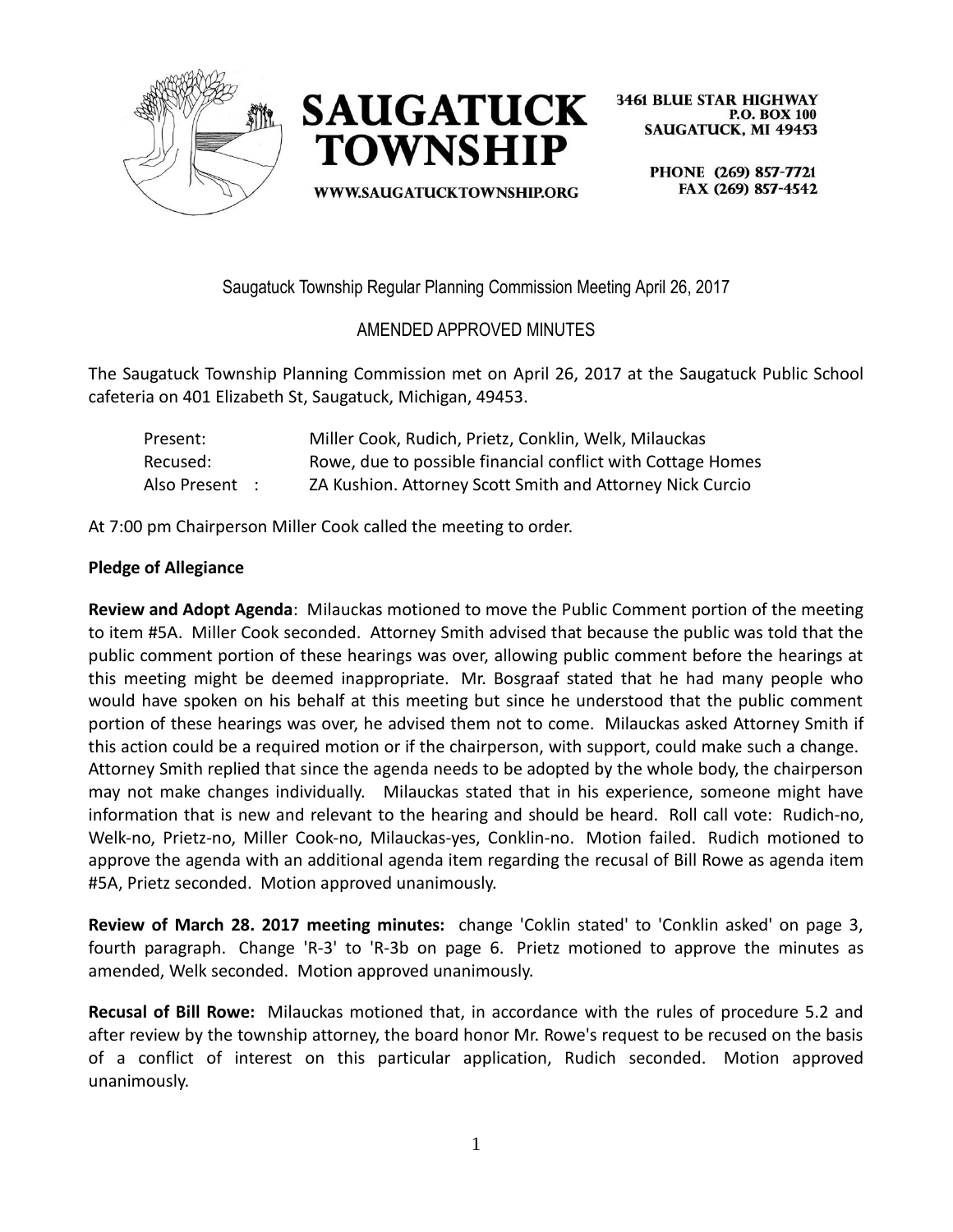#### **Request for Preliminary Site Condominium and Preliminary R-2 PUD zoning for 23 residential single family home lots surrounding a boat basin. Parcels 03-20-004-006-00, 03-20-004-002-00. North Shores of Saugatuck LLC**

#### Board discussion:

Attorney Smith explained that the last hearing was postponed so that the board could review information that was submitted shortly before the meeting was held. Since that meeting, additional correspondence has been received from, among others, a letter from Mr. Steve McKown and a letter from attorneys Howard & Miliken on behalf of the Saugatuck Dunes Coastal Alliance. The township attorneys have provided updated recommendations since the last meeting regarding additional conditions for approval and the developer has also provided some updates to the plan to address issues raised by the board, the township attorneys and township staff. Attorney Smith advised that all of these be made part of the public record so that the record is as complete as possible with regard to the information that the Planning Commission has before it. Attorney Smith commented on the procedural issues raised by the attorneys for the Saugatuck Dunes Coastal Alliance. He stated that plans often change after initial submission which is the reason for having a plan review and a public hearing. This gives an opportunity for improvement of the plans as originally submitted, to make sure there is full compliance with the ordinances and to make changes that the Planning Commission deems appropriate. There was an issue raised in the letter regarding the need for an outside consultant and who has the authority to make that request. The letter from the attorneys for the Saugatuck Dunes Coastal Alliance correctly pointed out that township planning ordinances, by-laws and state laws state that a planning commission may have assistance from an outside planner. However, since the Planning Commission is not an entity unto itself, it has to work within the budgeted funds that the township has and only the township board can enter into contracts with an outside consultant which has not been done in this case. He stated that the services of an outside consultant can be requested by the Planning Commission and would then go to the township board for approval. Attorney Smith stated that some of the other issues raised in the letter were added as additional conditions of approval to the application. He also remarked on the concerns raised about communication issues which might be improved by dialogue with the township board and training sessions. Milauckas asked Attorney Smith if his confidential response to the letters could be made available to the public. Attorney Smith stated that if the township board would waive the client/attorney privilege, the correspondence could be released. 'Attorney Smith indicated that, in his opinion, the memorandums could be released but would have to be approved by the township board. Miller Cook asked Attorney Smith if the PUD and site condominium could be approved separately or if they needed to be approved together. Attorney Smith replied that they can be approved or denied separately or together.

Miller Cook asked the commissioners if, after looking at the site condominium plan, they had any issues or questions. Milauckas asked if the plan that was under review by the Planning Commission was dated April 26, 2017. Miller Cook replied that it was. Miller Cook asked Brian Bosgraaf of Cottage Homes to address the parking space issue that was raised.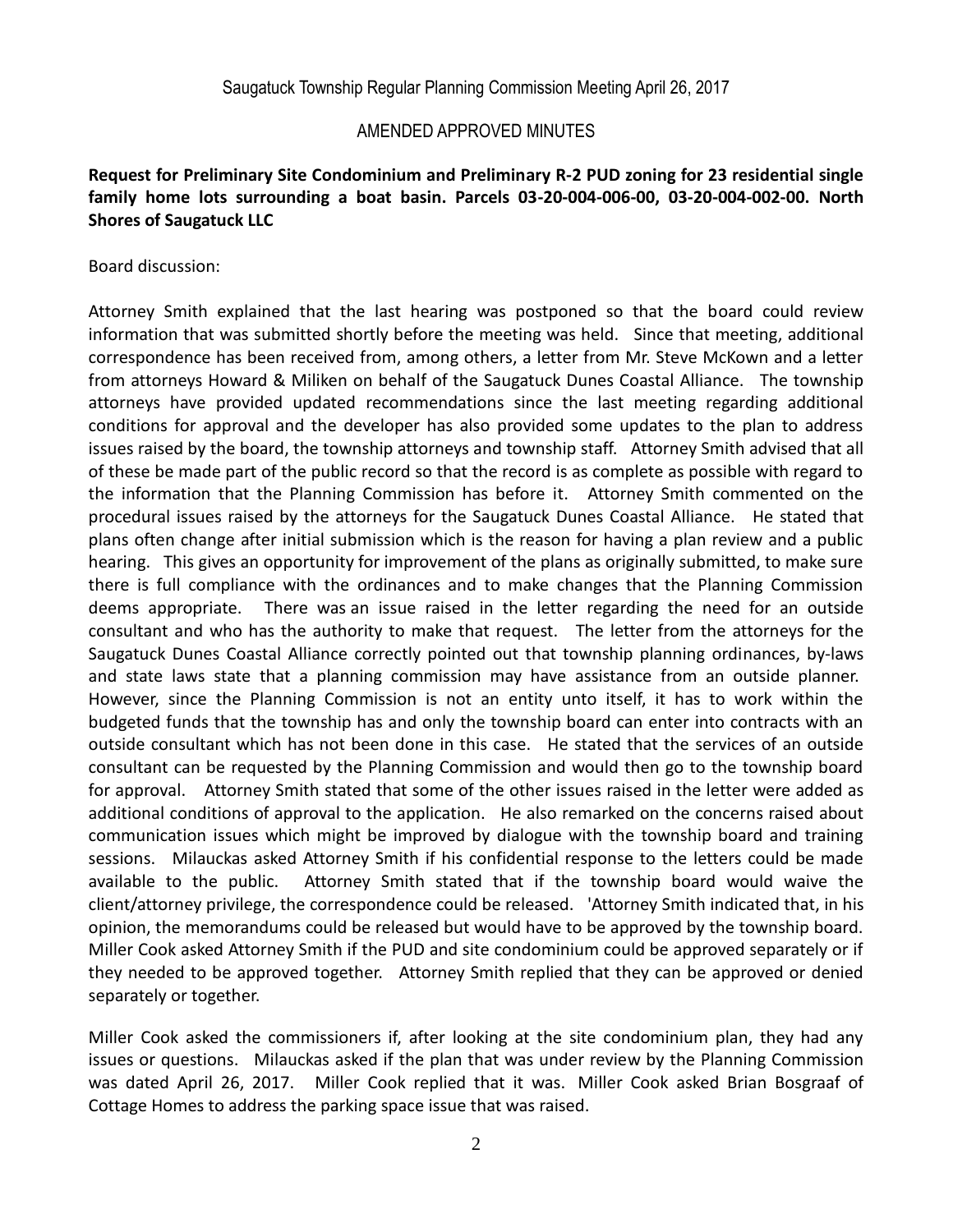Mr. Bosgraaf stated that there are 26 slips that are available to property owners located in the development outside of the site condominium development for which the plan has designated 40 parking spaces. Discussion regarding the boat slips for property owners. Welk asked if this development will be a gated community, access available only to property owners and guests of property owners. Mr. Bosgraaf replied that it would be a gated community. Mr. Bosgraaf spoke regarding the density calculations of the site condominium plan. He stated that the total area of the site condominium development is 2,221,428 square feet of which 1,154,072 is open space which calculates to 52% open space. Milauckas asked why the western boundary of the site plan had changed from the last site plan submission. Mr. Bosgraaf explained that it was moved because more open space wasn't needed in the site plan. Milauckas asked if any of the land designated as open space contains wetlands. Mr. Bosgraaf stated that there were no wetlands in the open space. Milaukas asked if the land previously identified as lots 39 & 40 would be available for additional development in the future. Attorney Smith replied that it would be available for development but would be subject to approval from the Planning Commission. Milauckas asked if the land could be developed as a land division or had the property been included in the land division calculations for the property identified as lake cluster and river cluster. ZA Kushion stated that he thought there were no more land divisions available and that the land was included in the calculations for the land divisions that were previously approved. Miller Cook stated that she has concerns regarding section 7.12 of the preliminary construction requirements which deal with permitted variances. The section states that the review committee may, on a showing of practical difficulty or other good cause, grant variances from the requirements of this section but only to an extent and in a manner that does not violate the spirit and intent of the requirement. She also referenced section 7.13 which deals with setback lines and this section also states that the review committee may grant variances for setbacks. She was concerned because variances should only be granted by the township Zoning Board of Appeals. Mr. Bosgraaf stated that township ordinances would be followed and that some of the language in the preliminary construction requirements was probably carried over from other developments they had done in the past. He stated that the language would be revised to say that the standards of the township would not be exceeded. Milauckas referenced section 7.14 in the preliminary construction requirements that deals with building heights and stated that the township ordinances have a different way of defining building heights, etc. than the preliminary construction requirements do. Mr. Bosgraaf stated that the township ordinances supersede any boilerplate language found in their preliminary construction requirements and that the language would be changed before final approval would be requested. Miller Cook asked if any of the Planning Commission board members felt the need to require a performance bond for the PUD. None of the board members felt a performance bond should be required at the preliminary approval stage. Milauckas asked about storm water drainage. Mr. Bosgraaf stated that the county road commission would be addressing storm water runoff calculations during final approval of the road design. For the home sites, each one will have its own storm water management system which is designed so that water run off stays on each individual site. Milauckas asked if township ordinance #40-910, paragraph h which prohibits construction of a canal or channel is applicable in this case. Greg Weykamp from Edgewater Resources spoke to this issue.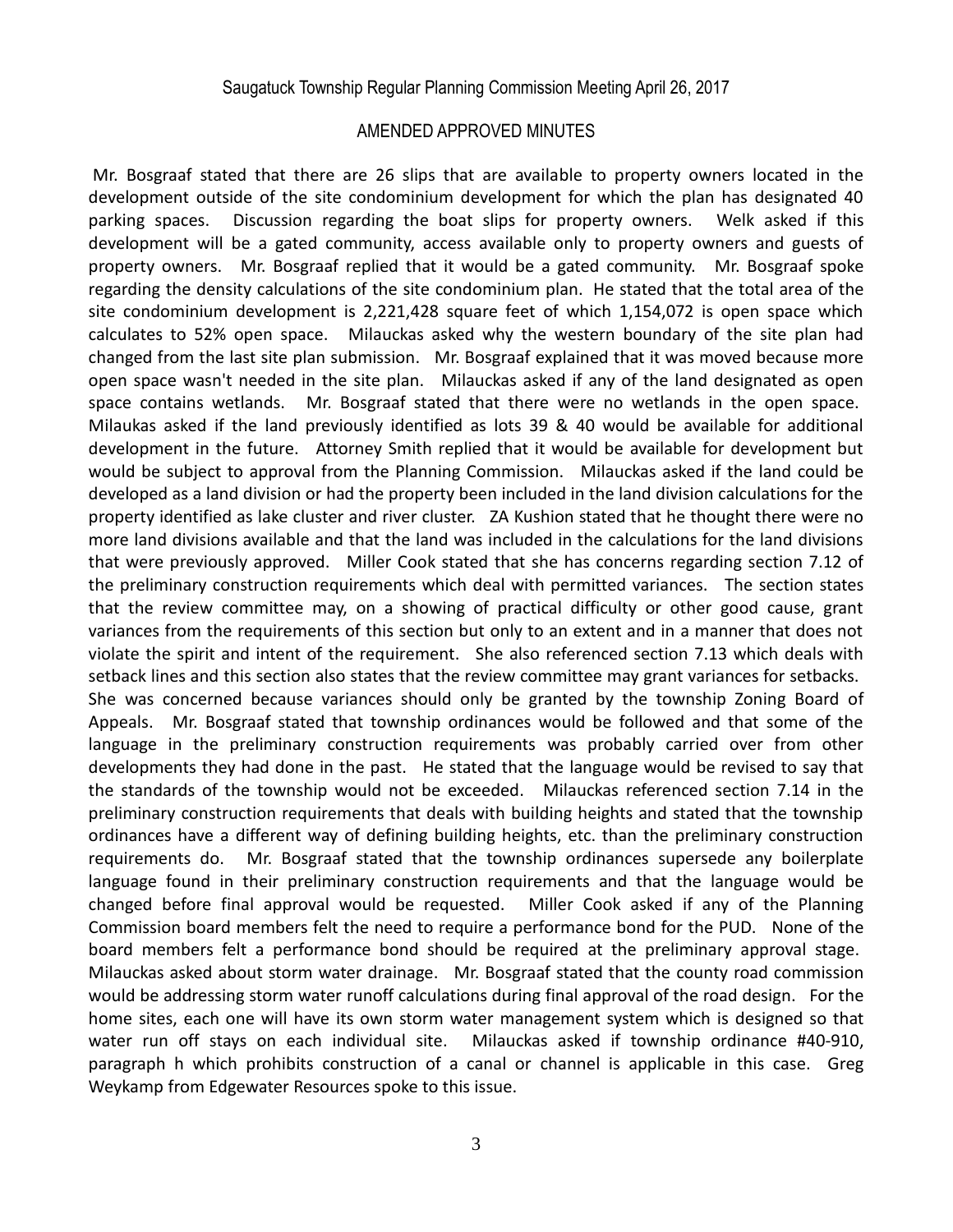He stated that the concept of key holing applies more to inland lakes when there is a large ratio between water frontage area and land acreage area. The frontage area of this development is 3000 linear feet with hundreds of acres of land. Milauckas stated that there is also a portion of the ordinance that deals with the number of docks allowed on the water frontage. Attorney Smith stated that this would not apply to the docks in the PUD development but might apply to the other docks. Attorney Smith explained that the beginning of township ordinance #40-910 states that 'in any zoning district where there is an intent to create or use a lot or parcel or condominium unit treated as a lot or parcel' (which is how these condominium units in the PUD development are treated), 'for the purpose of providing shared waterfront access by deed or otherwise, the following standards shall apply. Attorney Smith stated that since none of the condominiums in this PUD development have shared water access, each having their own waterfront access, the condition in paragraph h no longer applies. Milauckas asked what the definition of 'live-aboard' is. Mr. Weykamp stated that the definition of a 'live-aboard' is a permanent residence. Prietz read the list of conditions suggested by the township attorney and added at this meeting.

- 1. The applicant shall obtain all required state and federal permits and approvals to construct the boat basin, including, without limitation, any that are needed from the United States Army Corps of Engineers (USACE), the United States Environmental Protection Agency (USEPA), and the Michigan Department of Environmental Quality (MDEQ) before any construction permits are issued. These permits may be obtained following final PUD and site condominium plan approval, but the applicant shall fully inform the Planning Commission about the status of those permits and applications, including without limitation any decisions communications, etc. that indicate any alterations are needed from what is approved in the preliminary and final PUD and site condominium plans.
- 2. Compliance with all conditions and requirements related to the permits and other approvals obtained pursuant to condition1.
- 3. Obtain and comply with any terms and conditions of all needed state and county permits for private wells and septic systems.
- 4. Before any occupancy permit is issued for any dwelling unit, the private road leading to the site from the public road and through the site (currently shown as Saugatuck Beach Road) shall be constructed in compliance with the private road standards in Sec. 40-658 of the zoning ordinance and paved.
- 5. The plans shall be submitted to and, to the extent needed and not already provided in these conditions, approved by the County Health Department, County Road Commission, County Drain Commissioner, and any appropriate state agency before any construction permits are issued. These approvals may be obtained following final PUD and site condominium plan approval.
- 6. Fully dimensioned plans shall be submitted and staff shall confirm the developer's open space and other area and dimensional calculations before final PUD and site condominium plan approval.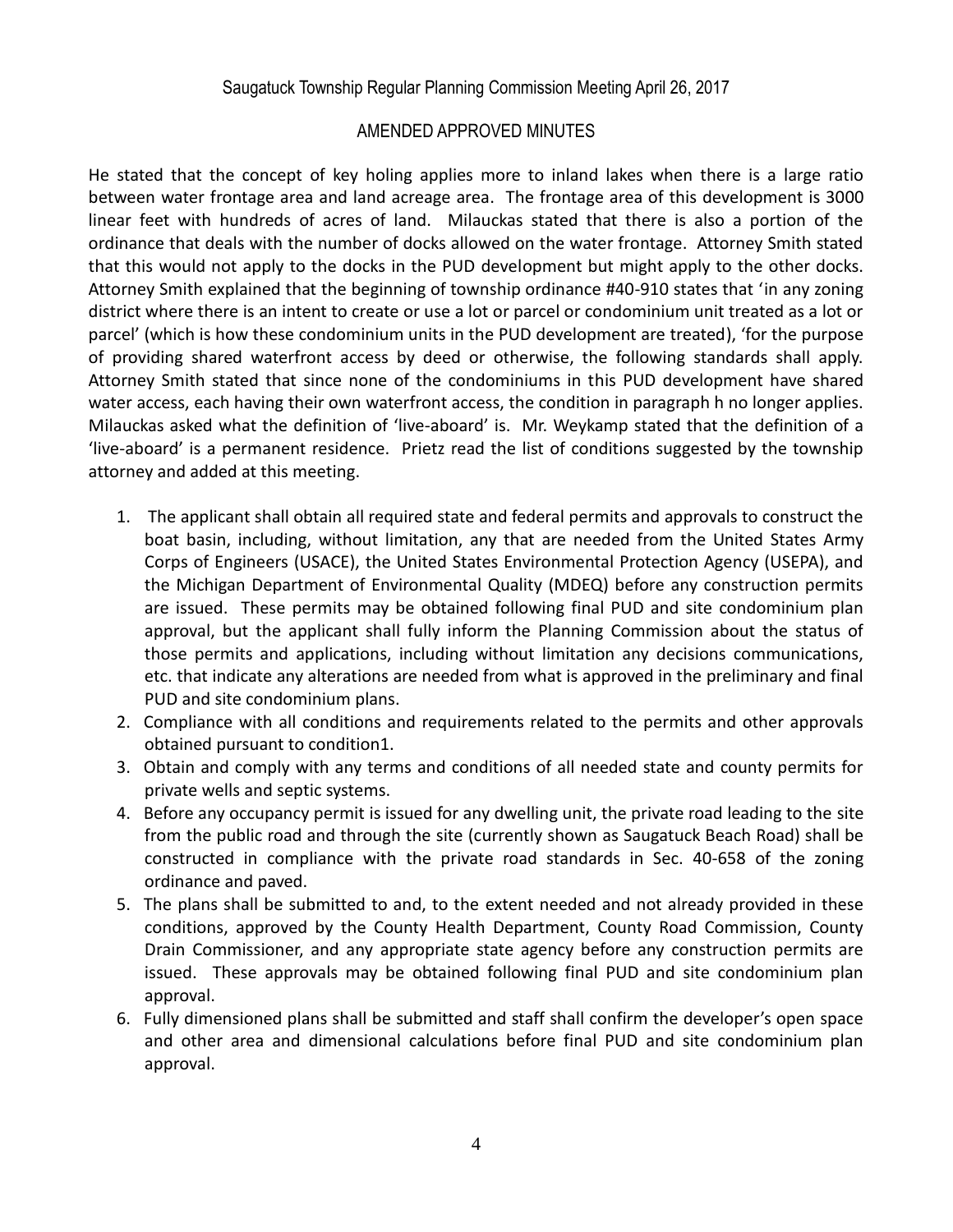- 7. Anything shown on drawings outside the area of the PUD and site condominium project other than the private road leading to it is not part of this approval.
- 8. The project, including the marina, shall be constructed in a single phase beginning no later than March 15, 2018.
- 9. The developer shall provide the following items needed for the benefit of the condominium owners: (i) an emergency landing area for helicopters, (ii) a mooring space along the Kalamazoo River dedicated for fire, law enforcement or other federal, state or local public safety agency boat access, and (iii) standpipes in locations and meeting specifications approved by the Township Zoning Administrator after consultation with the Fire Chief. These items must be designated on the final plan. If any of these locations are outside the PUD, the developer shall grant and record an easement for the use of the item to the condominium owners in a form reasonably acceptable to the Township Attorney prior to approval of the final plan.
- 10. Open space shall not be reduced from the areas shown on the plans and shall be maintained as provided in the condominium documents provided during final site plan consideration.
- 11. No changes shall be made in the Preliminary Construction Requirements, the Preliminary Common Area Maintenance Provisions, or the Preliminary Use and Occupancy Restrictions presented, as part of the applications without the prior written consent of the Township Zoning Administrator, Township Building Official and Township Attorney. Any major change (i.e. a change that the Township Zoning Administrator, Township Building Official and Township Attorney believe is substantive enough to merit review by the Planning Commission) may not be made unless and until accepted by the Planning Commission. They shall be incorporated in the site condominium documents as required by the zoning ordinance. No waivers or variances may be granted in violation of any zoning ordinance provision.
- 12. No changes may be made to any front yard setbacks, side yard setbacks, rear yard setbacks, accessory building setbacks or other aspects of building envelopes as presented in the application materials unless and until accepted by the Planning Commission. The developer shall promptly inform the Township Zoning Administrator of any such proposed changes, and shall explain the reason for the proposal (e.g. reconfiguration in connection with state or federal permit applications).
- 13. The community building shall have the size and dimensions depicted on the plan.
- 14. The dock density regulations in sections 40-908 and 40-909 of the zoning ordinance apply to any docks constructed along portions of the seawall that adjoin condominium units 17-21 and 27-37.
- 15. Residences within the PUD shall be constructed in accordance with the standards and procedures provided in the 'Preliminary Construction Requirements' document submitted as part of the developer's application. No waivers or variances may be granted in violation of any zoning ordinance provision.
- 16. Compliance with all conditions for the special approval use of the marina.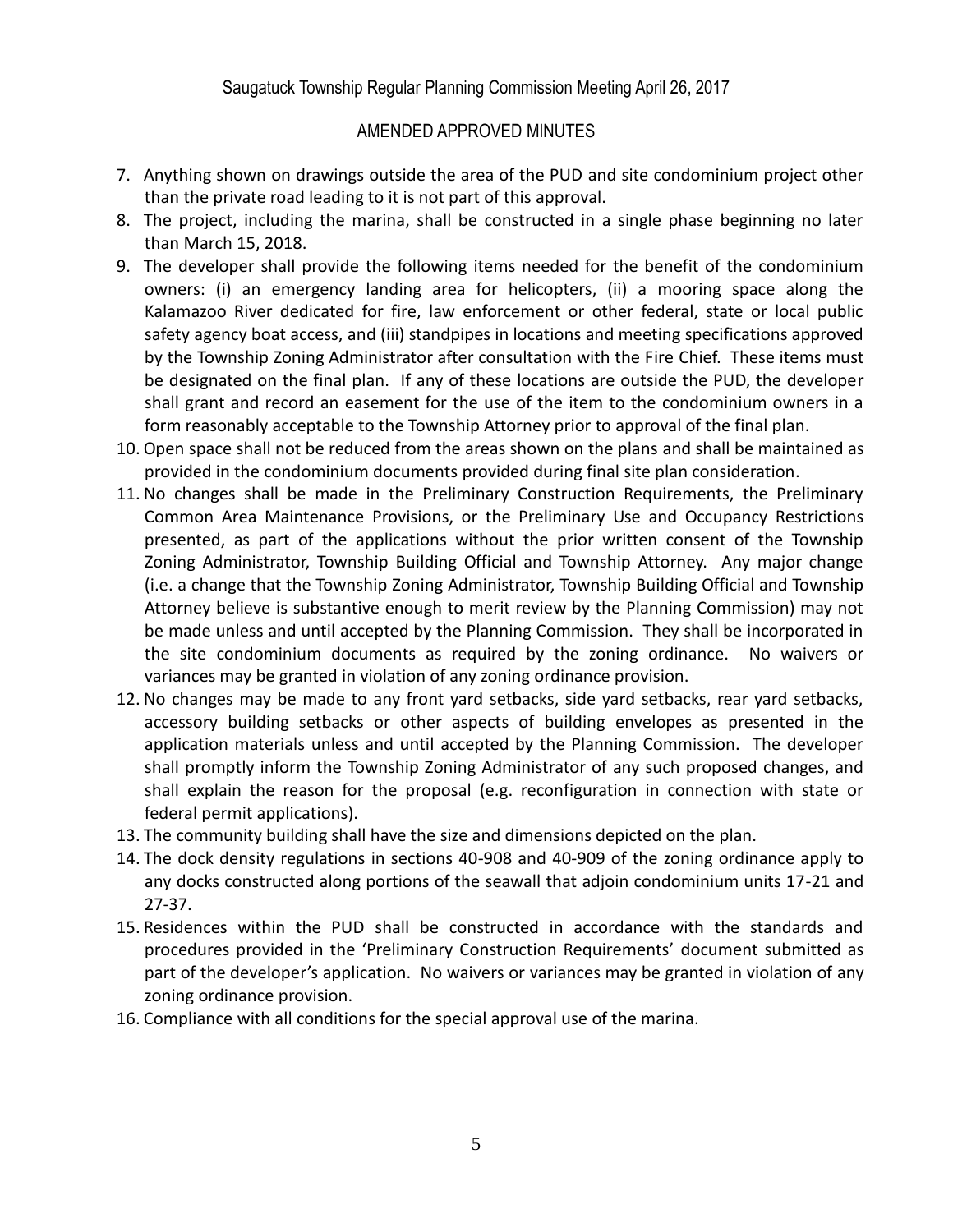- 17. The following items were not addressed through the preliminary plan approval process, and must be addressed in the final plan: (a) landscaping, (b) signage, (c) construction staging, (d) lighting, (e) details regarding items required for condition 9, and (f) elevations of commonelement buildings showing finish materials.
- 18. All heavy construction equipment accessing the site must use  $135<sup>th</sup>$  Avenue and avoid 66<sup>th</sup> St.
- 19. A detailed storm water plan and description will be provided at the time of final site plan consideration.

Miller Cook read the general standards to approve a PUD. The Planning Commission shall review the particular circumstances of the planned unit development application under consideration in terms of the following standards and shall approve the PUD only upon a finding of substation compliance with each of the following standards as well as substantial compliance with applicable standards elsewhere in this chapter. (1) The Planned Unit Development shall be designed, constructed, operated and maintained in a way that is harmonious with the character and use of adjacent property and surrounding areas. (2) The Planned Unit Development shall not change the essential character of adjacent property and surrounding area. (3) The Planned Unit Development shall not create hazards to adjacent property or the surrounding area and shall not involve such uses, activities, materials or equipment which shall be detrimental to the health, safety or welfare of persons or property due to creation or maintenance of such nuisances as traffic, noise, smoke, fumes or glare. (4) The Planned Unit Development shall not place demands on public services and/or facilities in excess of current and anticipated capacity. Milauckas asked if there is language in the application guaranteeing the open space preservation. Mr. Bosgraaf stated that this language would be contained in the condominium association's documents and would be presented at the final hearing. Attorney Smith suggested adding language regarding the open space as an additional condition of approval.

Prietz motioned that the Preliminary Site Condominium and Preliminary R-2 PUD zoning plans as submitted by North Shores of Saugatuck satisfies the applicable criteria in Article 8 and Article 13 of the zoning ordinance for reasons discussed and to approve the plan dated April 26, 2017 including the narrative statements provided and submitted to the township with the plan dated April 23, 2017 and subject to conditions 1 through 19 as stated in the Dickinson Wright memo dated April 24, 2017 as amended this evening. Rudich seconded. Roll call vote: Rudich-yes, Welk-yes, Prietz-yes, Miller Cookyes, Milauckas-yes, Conklin-yes. Motion approved unanimously.

#### **Request for a Special Approval Use for a Private Marina, Parcels 03-20-004-006-00, 03-20-004-002- 00 North Shores of Saugatuck LLC**

Board Discussion:

Conklin asked the reason behind the need for condition #5 regarding the requirement for construction of all other elements designated on the final plan before construction of the boardwalk and dock extensions.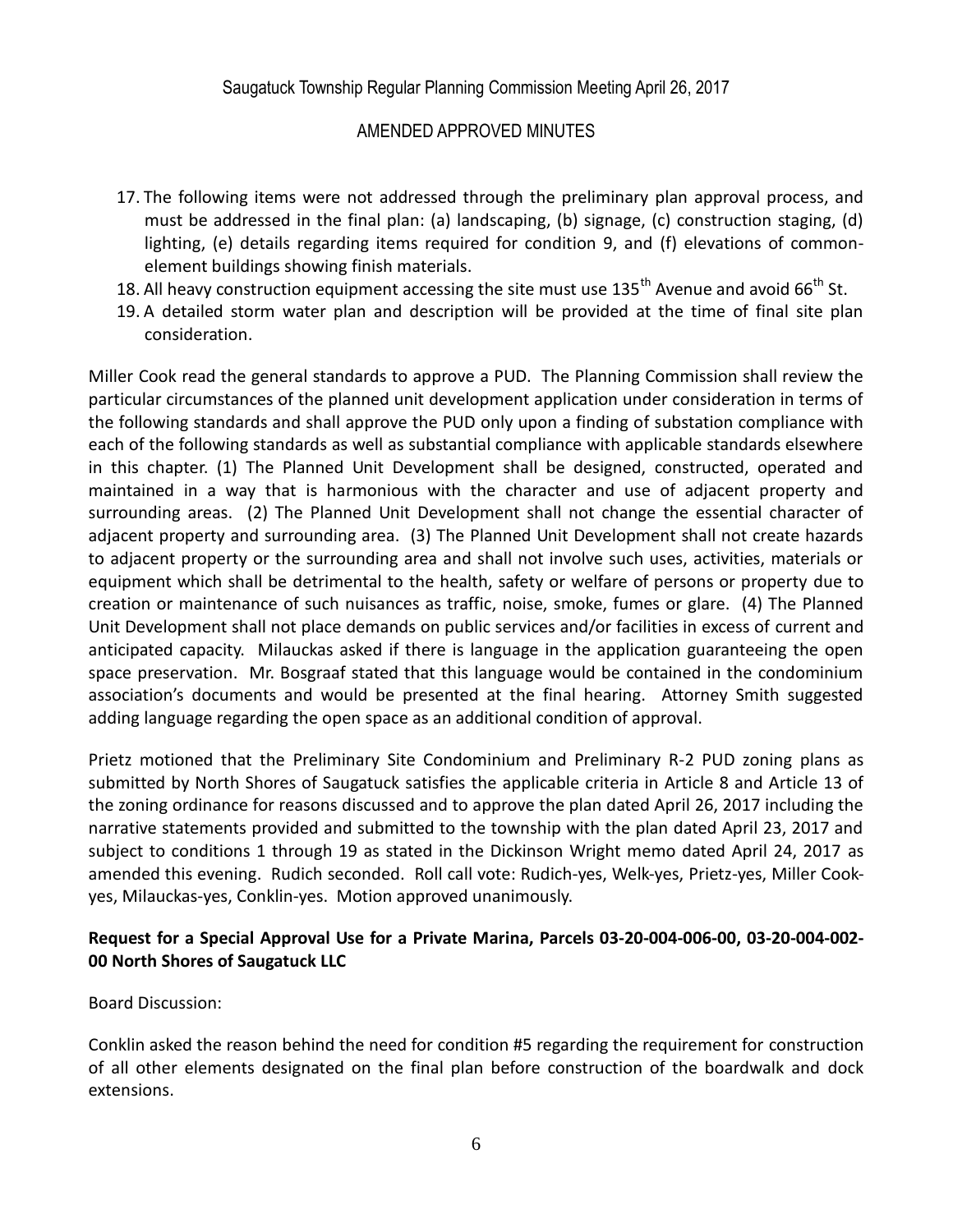Attorney Smith replied that the condition was to prevent the building of the marina with no homes or amenities around it. Milauckas asked about the portion of the narrative regarding boat slip ownership, specifically regarding property owners within the PUD or the North Shore property as a whole who may purchase and own boat slip condominium units. He wondered if a business that rents commercial property in the development might be able to purchase a boat slip condominium unit even though they were not property owners. Mr. Bosgraaf stated that the intent was for residential property owners in the development only to purchase and own boat slip condominium units and could be changed to be residential property owners instead of just property owners in the narrative. Prietz asked if the docks that are in front of the houses on the basin are strictly a side tie or broadside dock. Mr. Weykamp stated that the docks would not be perpendicular or protruding out into the basin.

Prietz read the list of conditions suggested by the township attorney and added at this meeting:

- 1. The applicant shall obtain all required state and federal permits and approvals to construct the boat basin and marina, including, without limitation, any that are needed from the United States Corps of Engineers (USACE), the United States Environmental Protection Agency (USEPA) and the Michigan Department of Environmental Quality (MDEQ).
- 2. There shall be no fuel sales, no pump-out services or facilities, no boat storage facilities, no boat launch facilities and no in and out boat service provided at the marina.
- 3. No itinerant use shall be allowed of any of the slips. The slips may be used only by the owners of the respective dockominium units and by the owners' guests.
- 4. "Live-aboard" use is not permitted on any boats stored in the slips. This condition will be further addressed in the condominium documents filed prior to final approval.
- 5. The boardwalk and dock extensions that are part of or adjacent to the dockominium units may not be constructed until all other common elements designated on the final plan (including the community building, community restrooms, streets, etc.) are fully constructed.
- 6. No more than 15 slips in the marina may be used or occupied until at least 5 residences are fully constructed.
- 7. The marina shall have only those buildings, parking areas, and other improvements and amenities shown on the approved PUD and site condominium plans.
- 8. All heavy construction equipment accessing the site must use  $135<sup>th</sup>$  Avenue and avoid 66<sup>th</sup> St.
- 9. The docks may be sold only to residential property owners in the river cluster, channel cluster, lake cluster or PUD. Docks may not be owned or used by a commercial enterprise.

Miller Cook read the general standards for special approval use. (1) The duration of the special approval use is permanent. (2) Will the special approval use be designed, constructed, operated and maintained in a manner harmonious with the character of the surrounding area. (3) Will the special approval use change the character of the surrounding area. (4) Will the special approval use be hazardous or involve uses, activities, materials or equipment which might prove detrimental to the health, safety, welfare of persons or property by reason of traffic, noise, vibration, smoke, fumes or glare. (5) Will the special approval use place additional demands on public services and facilities.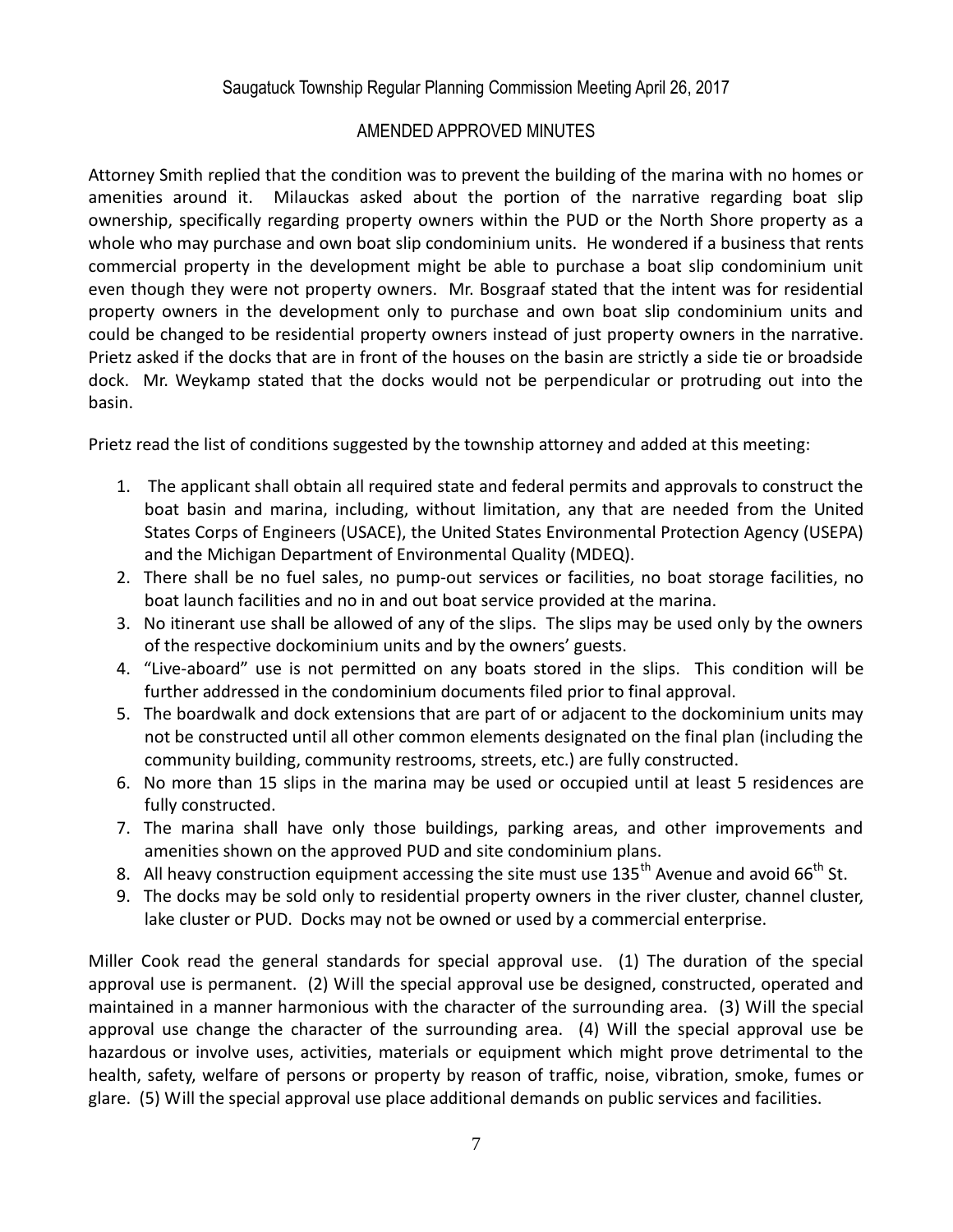Discussion regarding the general standards and the procedures for approving or denying the special approval use based on these standards. Miller Cook expressed concerns regarding condition (3) and condition (5). She feels that this special approval use might not be harmonious with the character of the surrounding area and that there might be an issue with fire department access to the marina. Mr. Bosgraaf stated he felt that since the property has a large hill located on it, the development would not be visible from the state park. Milauckas stated that since the development is located in the lower elevation of the property, it might only be seen from the river. Captain Mantels from the Saugatuck Fire Department commented that he didn't anticipate the marina adding an additional load to the fire department services, especially since the fire boat would be docked close by.

Welk motioned that the special approval use for a marina as requested by North Shores of Saugatuck LLC satisfies the applicable criteria in article 6 of the zoning ordinance for the reasons discussed and to approve the request for the site plan dated April 26, 2017 subject to the conditions 1 through 9 as stated in the Dickinson Wright memo dated April 24, 2017 as amended this evening, Conklin seconded. Roll call vote: Rudich-yes, Welk-yes, Prietz-yes, Miller Cook-yes, Milauckas-yes, Conklin-yes. Motion approved unanimously.

## Public Comment:

Steve McKown, 2845 Lake Breeze Dr, Mr. McKown feels that the interpretation of the waterfront access is incorrect and that if it is not changed, it could lead to serious problems. He stated that since the site condominium will be its own separate parcel of land, the argument by the developer of using the large acreage of the whole piece of property in the waterfront calculation is not valid. He thinks that other parts of the waterfront ordinance would also be violated by this site condominium plan.

Cynthia McKean, 3498 Riverside Dr, Ms. McKean stated that the most import part of the project is the marina and feels that the marina does not meet the intent of the ordinance. She does not think it should be approved because it is key holing. She is upset that the Planning Commission did not stand up and protect the dunes that the community has had for so long.

Patty Birkholz, 3413  $64^{\text{th}}$  St, Ms. Birkholz is disappointed in the people of the township board who would not allow the Planning Commission to ask for professional help. She clarified that sometimes when the water is high, it looks like there is an entrance into the Oxbow harbor from the river. She stated that it is not navigable and anyone who tries to go through should be stopped.

Lori Goshorn, 3512 64<sup>th</sup> St, Ms. Goshorn stated that she was disappointed in Cottage Home's snarky statement to the Commercial Record and subsequent lawyering up. She feels that requesting the necessary help in coming to a decision on such a project is good governance.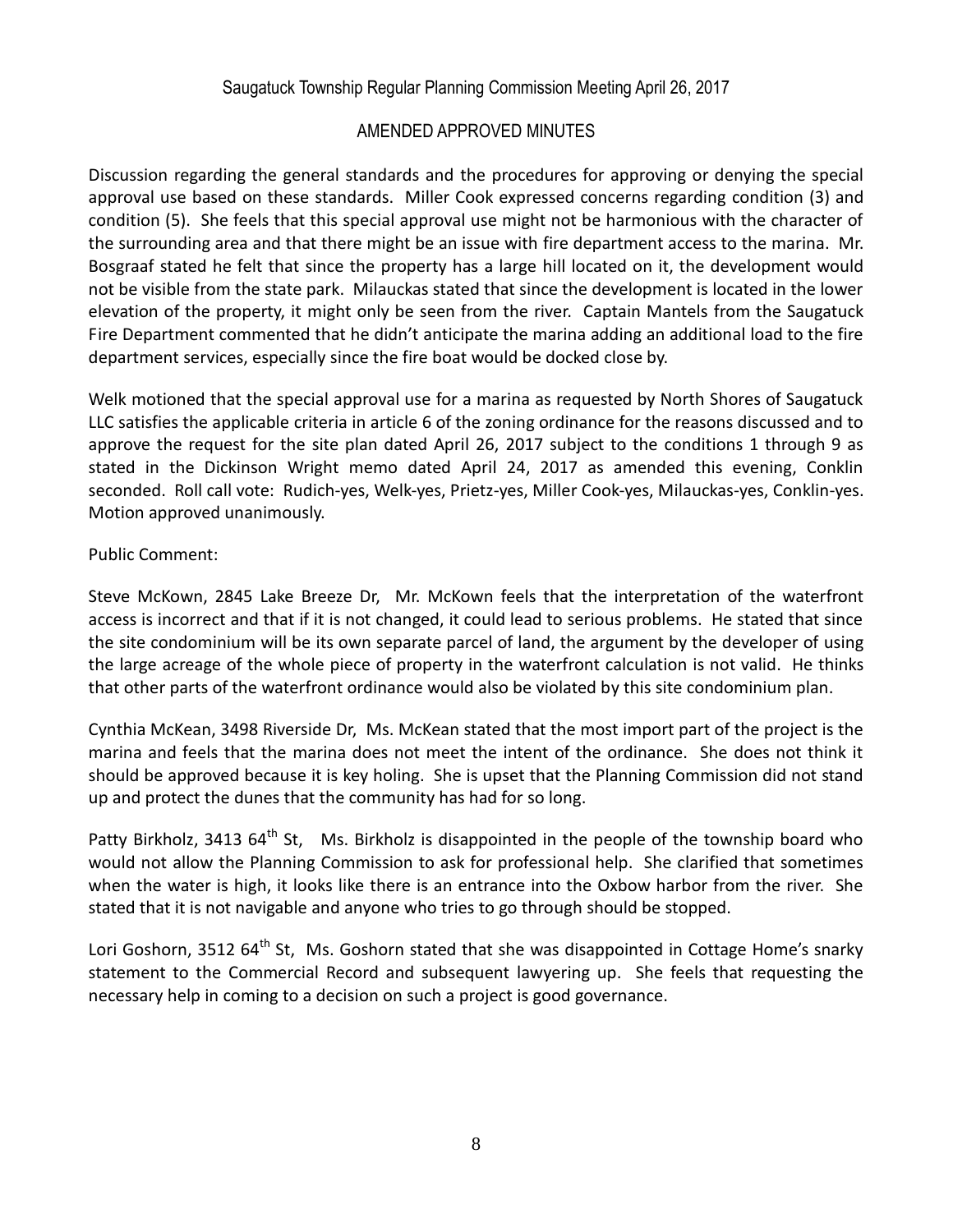Dayle Harrison, 3108 62<sup>nd</sup> St, Mr. Harrison feels that the ordinance is very clear and its requirements are not being met with this project. He says that irreplaceable resources will be lost with this project. He wonders why the language isn't already in place that specifies how the open space will be set aside.

Laura Judge, 6510 Oakwood Lane, Ms. Judge feels that this project will forever alter the area.

Jon Helmrich, 3522  $64<sup>th</sup>$  St, Mr. Helmrich is dismayed by the Planning Commission's approval of this plan. He stated that he feels there was a rush to a vote, especially since the plan had only been submitted in February. He feels some members of the board have blocked requests for a planner.

Dave Burdick, 385 Fremont, Mr. Burdick encourages the board to reconsider requiring a performance bond to avoid being stuck with a hole in the ground.

Keith Charak, 560 Main St, Saugatuck, Mr. Charak is upset that a member of the Planning Commission and the Zoning Administrator blocked the request for a planner and feels that they should resign.

Marcia Perry, 6248 Blue Star Highway, Ms. Perry feels that she was blatantly lied to and was not given the latest plan that was submitted even though she had been at the township office today. She is very upset that this development will change the essential character of the area, digging a marina where there once was a town or where there are possible Native American artifacts. She encourages the Planning Commission to read the ordinances and the Master Plan.

Tracey Shafroth, 271 Water St, Ms. Shafroth would like the Planning Commission to slow down and read the information in front of them. She thinks that the process should have been delayed because of the timing of the information submitted.

Dayle Harrison, 3108 62<sup>nd</sup> St, Mr. Harrison would like a planner to be hired to assist in the process.

Miller Cook closed the Public Comment.

Milauckas responded to several of the comments. He stated that the change on the plan that was submitted the day of this meeting was very minor. He doesn't personally agree with the township attorney's interpretation of the waterfront access ordinance. Milauckas motioned to request from the township board the services of a planner to review the detailed site plan of this particular project, Miller Cook seconded. Roll call vote: Rudich-yes, Welk-no, Prietz-yes, Miller Cook-yes, Milauckas-yes, Conklin-yes. Motion passes five to one.

**Board Discussion:** Rudich stated that the reason he had objected to a planner was because the request was never made at an opening meeting of the Planning Commission. Attorney Smith stated that an individual planning commissioner cannot act individually and outside of a public meeting.